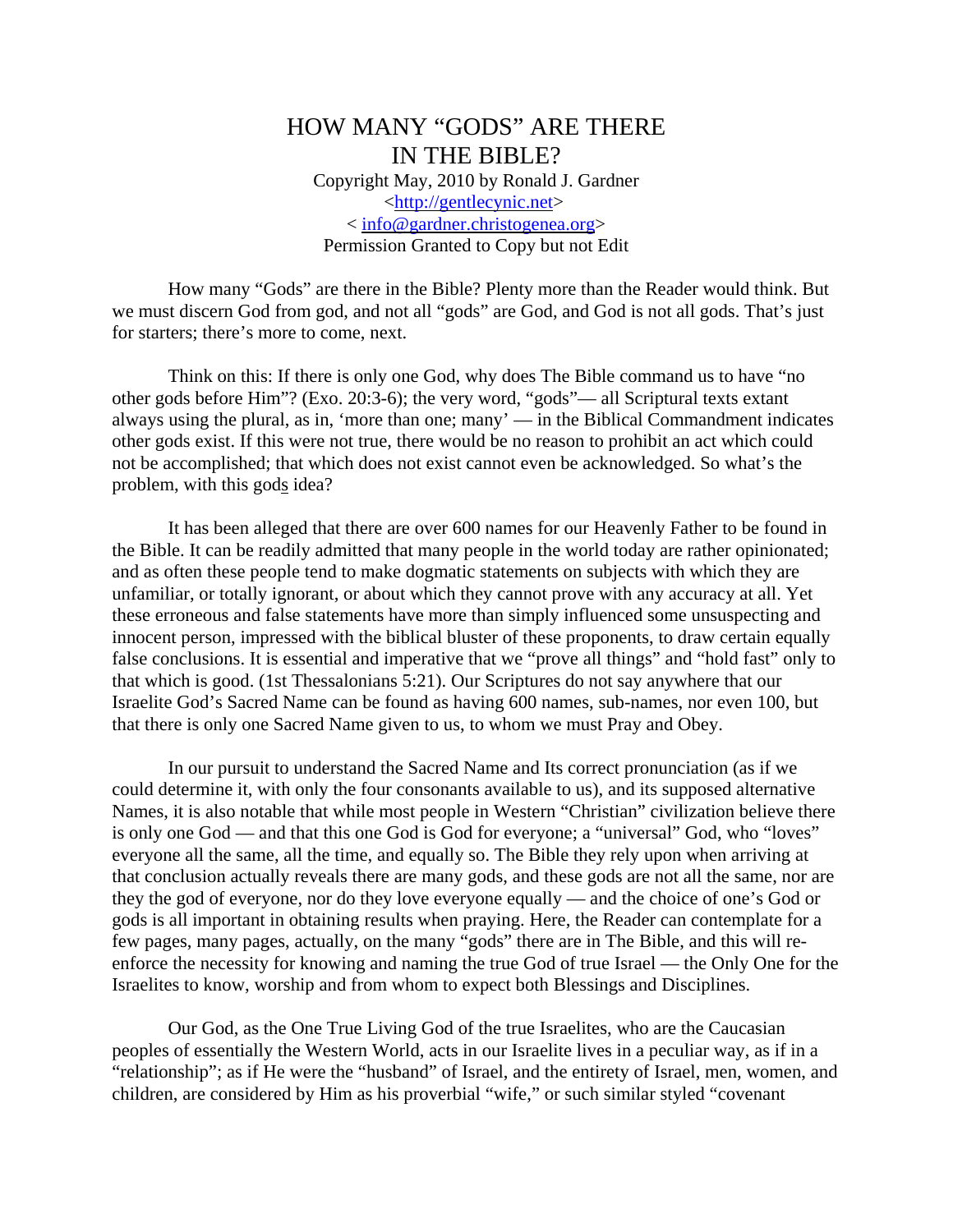relationship." (Cf. Isa. 54:5, Jer. 31:32<sup>1</sup>), and our God Yahweh obviously does not want us to go "fooling around" with any other gods; not only that, if we do worship some god not our own, that other "god" will see to it that if the 'cheating wife' (that's us) does not return to Him to whom we belong, that god will assure this Wife becomes discontent with the true Husband. (Observe our ancestors as the Old Testament version of Israel, acting *in contra*: Ezek. 16:32, Hos. 2:2). But many of the other (supposed) gods of the other peoples and nations found in Scripture, including those god(s) of the supposed anti-Israelites, the so-called "Jews," are more than happy to see their own subjects run around with other gods, seeking what respite they might from those "other gods." (Ezek. 16:17, Hos. Chps 4,5). Caucasian Israelites should not follow after those mis-leaders. Those others, as non-Israelites, may appear to be happy, and they probably are happy — but only they can "get away with it," whereas Israelites cannot. This is one of the great points of The Bible that has been mis-represented or never represented by so many people, in or out of a pastoral, preaching Office.

But when reading The Bible, we find there are two spellings of the word: one is "God" and another is "god." Do we pray to, and obey, the one with a "Big G" or "little g"? When the Reader searches through most any Bible, there will be seen how the God of Israel is capitalized — "G", whereas the "other gods" are in lower-case — "g" (similar to the differences of Lord, LORD, and LORD, each with its own "case," each with its own meaning and divine Identity). There should be no mistake here, unless that Bible's translator, editor, or typesetter introduced those "gods" as equal to our One, True, Living God. (It happens, for one reason or another, none good nor helpful).

Everyone thinks there are three major, and therefore only three, religions: Judaism, Christianity (erroneously lumping together Roman Catholicism with Protestant), and Islam. But in fact and in practice, there are many religions, more than can be counted; and is a god for each one, and sometimes there are many gods for each of them — more than can be counted. Any closer review of the religious activities in some mass-urban "multi-cultural,"multi-racial society will prove this to be true.

Presented below is a brief listing of the many small-g "gods" of the Bible, at least this many — and only those found in the Bible; countless other gods and their worshipers exist beyond that actually narrow scope of the Scriptural times during the "Old Testament. And there are people in that ancient Old Testament time who actually prayed to these other "gods." It usually amazes most people to hear that the descendants of those pagan god worshipers that appear in the Old Testament still pray to these same gods to this very day; those people essentially look the same as their ancient-most ancestors, and they essentially pray to their ancient-most ancestors' god(s), also. They know that; we do not know that. Not only have the racial differences of those ancient days survived to be with us today — for our lack of such knowledge, they are existing amongst us unrecognized, their religions are with us also — again, for our lack of knowledge, existing amongst us unrecognized.

<sup>1/</sup> THE COVENANT RELATIONSHIP: the Covenant of Yahweh with Abram-Abraham, Gen. 15:18ff, 17:5- 9*ff*; with Jacob, Gen. 35:11-12; with All Israel, Exo. 19:2-6, 24:7, 34:11-12, 27-28; Lev. Chp. 26, Deut. Chp. 28, etc.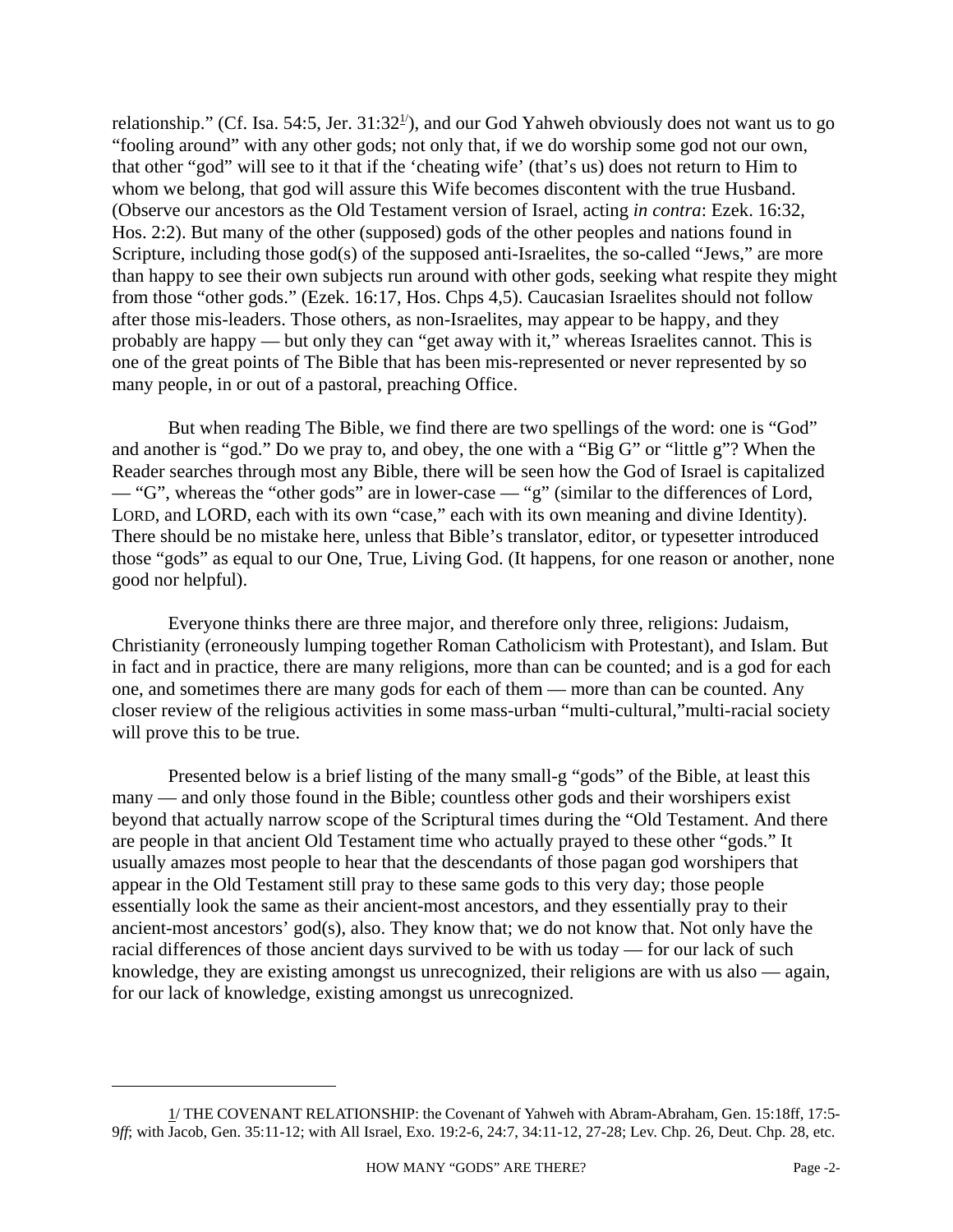Here, from several different Bibles, Bible Dictionaries, and Bible Encyclopedias available, there will be found at least the following names for the many gods and names of some of the people who worshiped them. The wider scope of search would result in a much longer list. These are only the ones found in The Bible. With the advent of the "Internet," a search for Biblical or other names for one of these "gods" will often be quite fruitful, if not surprising.

The Reader must remember, or now become aware, that those people who worshiped these pagan gods on one hand did not reverence Yahweh, and were not led by Yahweh's Holy Spirit — nor were any other of these gods listed here; but on the other hand, Scripture will show in many places where Deuteronomy 32:31 was very much true and in effect. Hence those people knew the difference between Yahweh and the many gods (el, elohim) they worshiped. Those "gods" were made for them; the Israelite's God was made for Israelites. One people ought not to pray to the other's god or God and yet not expect divine trouble for doing so, from one God or another god.

ADRAMMELECH and ANAMMELECH the gods of the Sepharvites, who burned their children in the fire. (2nd Kings 17:31). Anam'melech (a-nam'e-lek; "Anu is king"). Anu was the Babylonian god of the sky.

AMON ("the hidden one"), originally a local god of Thebes (biblical No-amon, the capital of Upper Egypt; Nah. 3:8; Jer. 46:25, RV).

'ANAT (Anath; a-nat), the patroness of sex and war, the paramour of Aliyan Baal; identified with the "queen of heaven" to whom the people who were living in Pathros in the land of Egypt offered incense in Jeremiah's day (Jer. 44:15-19).

ARTEMIS (ar'te-mis), a goddess known among the Greeks as Artemis and among the Romans as Diana. "Artemis of the Ephesians" was not a Greek divinity, but Asiatic. (The Acts 19:35).

ASHERAH (a-she'ra; plural, Asherim), a pagan goddess in Northern Syria; or, Asherat, "Lady of the Sea," and consort of El. (1st Kings 15:13; 2nd Kings 21:7, 1st Kings 18:19, 2nd Kings 23:4). aka, Ashtoreth (Ashtoroth), Asherah (Asherim), and Anath (Anathoth).

ASHIMA (ash'ima), the god of Hamath, and in Samaria (2nd Kings 17:30-31).

ASHTORETH (ash'to-reth), or Asharoth or Astarte, a Canaanite goddess, and of the Sidonians. (1st Kings 11:33);

ATARGATIS (a-tar'ga-tis; from Greek. atargatis from the Aram. `Atar or `Attar (Astarte) plus `Atah. Probably the same form of the Phrygian Atis, a god of vegetation). A Syrian divinity, the great goddess of fertility among the Aramaeans. (Not specifically mentioned in The Bible, but see: 2nd Macc.. 12:26).

BAAL (ba'al), the common Canaanite word for "master lord." Baal was one of the chief male deities of the Canaanite pantheon. (found 68 times in NASU, 63 KJV), and commonly used in individual's names. (And yet this name is also used for a city's center-status, such as a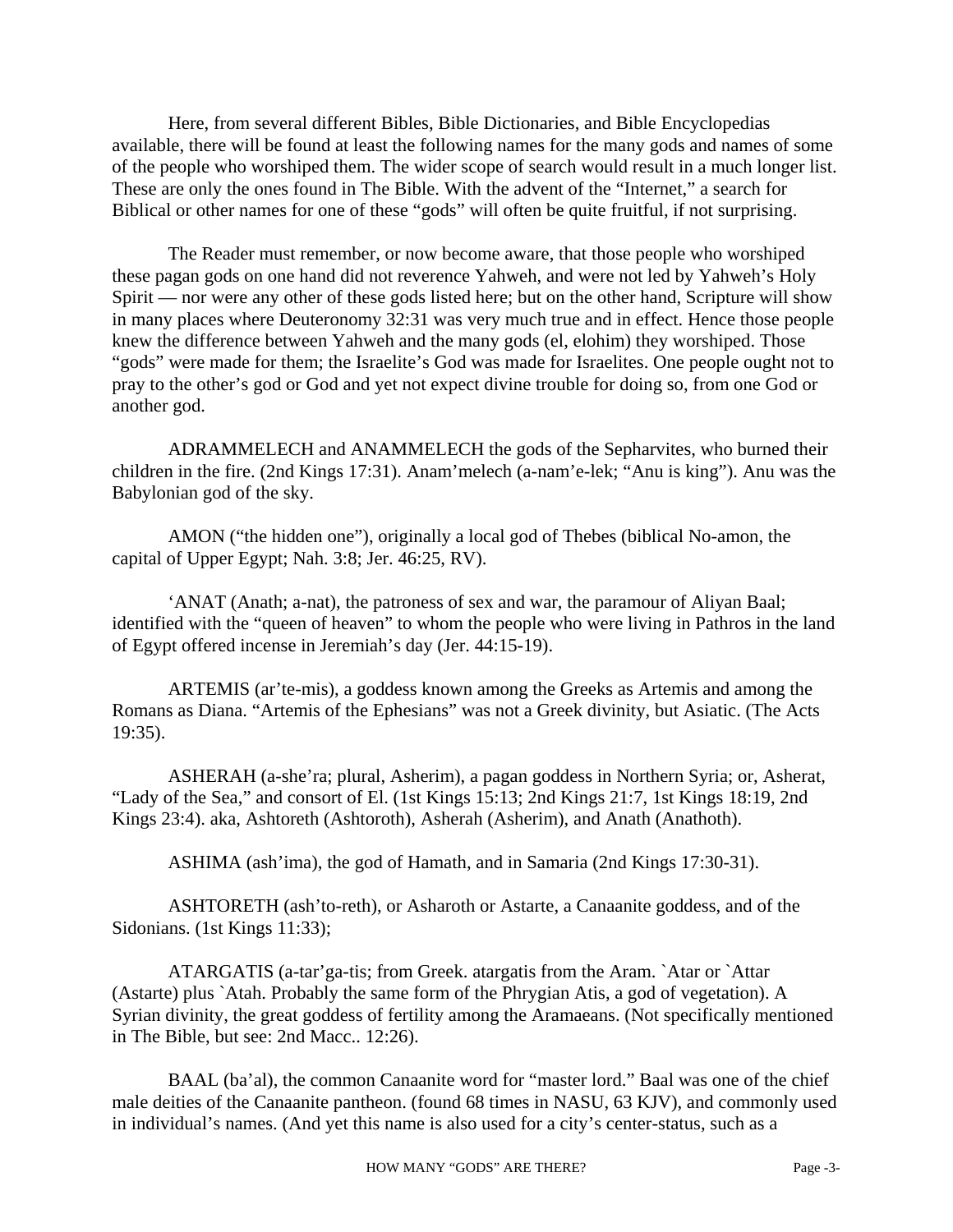"capital city," or "county seat," i.e., Baalath-beer (1 Chron 4:33), Baal Gad or Baal hermon (Josh. 11:17, 12:7, Judg. 3:3, Baal-hazor (2nd Sam. 22:13)).

BAAL-BERITH' (ba'al-be-rith; "lord of the covenant"), the great weather god; Baal was worshiped at Shechem after the death of Gideon (Judg. 8:33; 9:4).

BAALIM (ba'al-im; Hebrew language plural of Ba`al). This is a general term including not only images of Baal, but various concepts of the god. There were numerous Baalim deities.

BAAL-PE'OR (ba'al-pe'or; "Baal of Peor"), a Moabite deity worshiped on the summit of Mt. Peor with immoral rites. The name is probably another form of Chemosh. (Num. 25:1-9, Ps. 106:28, Hosea 9:10. But compare Baal, as part of a major city's name, above).

BAAL-ZE'BUB (ba'al-ze'bub), worshiped by Philistines at Ekron. (2nd Kings 1:2).

BEL (bal; Akkad. Belu, related to or derived from Hebrew "ba'al," "lord"), the patron god of Babylon (Jer. 51:44) identified with Marduk, head of the Babylonian pantheon. The Israelites called him Merodach. (Jer. 50:2).

CASTOR (kas'tor) and Pol'lux (pol'ux; Greek dioskouroi, "sons of Jupiter"), in Acts 28:11, KJV; twin sons of Zeus (NASU, at marginal note, 1).

CHEMOSH(ke-mosh), the national deity of the Moabites, honored with horribly cruel rites like those of Molech, to whom children were sacrificed in the fire.(Judg. 11:23-24, 1st Kings 11:33)

DAGON (da'gon; Heb. dagan). An ancient Mesopotamian deity; or, Beth-dagon (Josh. 15:41, Judg. 16:23).

EL, the head of the Canaanite pantheon, who was the hero of sordid escapades and crimes. He was a bloody tyrant who dethroned his father, murdered his favorite son, and decapitated his daughter. It would be easy for a Bible reader to confuse this god with El of Israel's God.

GAD. A Canaanite deity rendered "Fortune," the god of good Luck (Isa. 65:11 NASU, see marginal note). (Not related to nor deification of Gad, seventh son of Jacob-Israel).

HERMES (her'miz), the Greek god, identical with Mercury, the Roman god of commerce and protector of the grain trade. (Acts 14:12).

KIYYUN (ki'un), or Kaiwan or Kewan, representing Akkad. Kaiwanu, the name of Ninib or Saturn; Molech; "star gods." (Amos 5:26, NASU marginal note)

MALCHAM, or MALCAM (mal'kam), the national god of the Ammonites equated sometimes with Molech or Moloch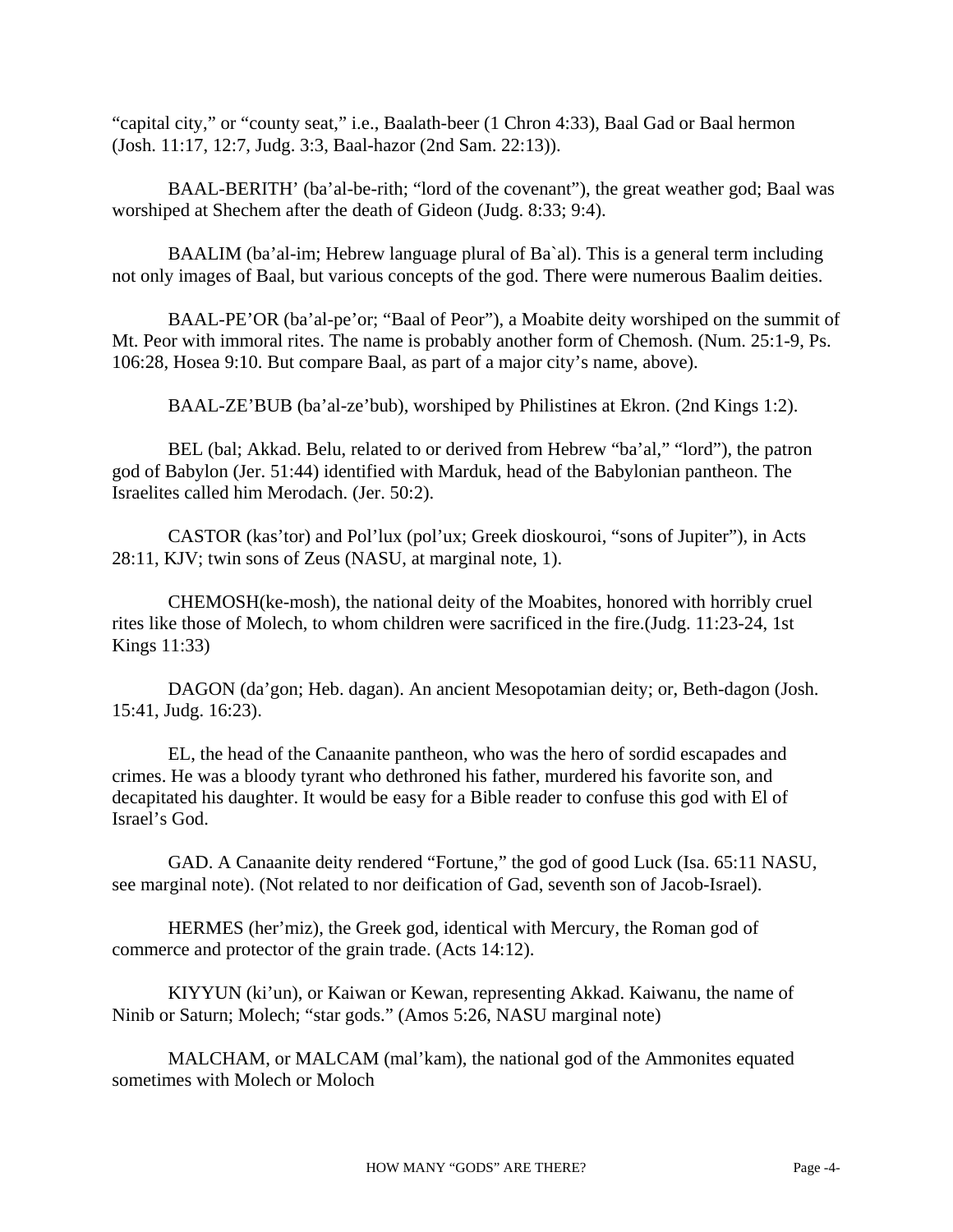MENI (me'ni), the god of destiny, fate, or fortune worshiped by the ancient Hebrews in time of apostasy: (Isa. 65:11; see NASU marginal note).

MILCOM (mil'cum; "their king"), a form of Malcham, the national god of Ammon and the Ammonites (Judg. 11:23-24, 1st Kings 11:5; 2nd Kings 23:13). see also, Chemosh.

MOLECH (mo'lek; Heb. melek, "king"), or Sikkuth, Saturn. A pagan deity honored by the sacrifice of children, in which they were caused to pass through or into the fire. Worship of Molech was stringently prohibited by Hebrew law (Lev. 18:21; 20:1-5; see also, Jer. 7:29-34; Ezek. 16:20-22; 23:37-39; Amos 5:26, marginal note). No form of ancient idolatry was more abhorrent than Molech worship.

NEBO (ne'bo; Akkad. Nabu), a Babylonian deity of wisdom and literature (Isa. 46:1, Ezra 4:10).

NEHUSHTAN (ne-hush'tan), a contemptuous epithet applied to the bronze serpent, which the Israelites had turned into an object of worship (2nd Kings 18:4).

NERGAL (ner'gal), the Babylonian sun-god of Cuth. (2nd Kings 17:30-31).

NIBHAZ (nib'haz), an idol worshiped by the Avvites; an Elamite god.(2nd Kings 17:31).

NISROCH (nis'rok), a god of Assyria at Nineveh (2nd Kings 19:36-37).

RIMMON (rim'un; "pomegranate"), a Syrian deity worshiped at Damascus; the temple or "house of Rimmon" (2nd Kings 5:18); or, Hadad-rimmon, since Hadad was the supreme deity or sun-god of the Syrians.

ROMPHA (rom'fa), a deity worshiped by the Israelites in the desert (Acts 7:43, "the star of the god Rompha"; another "star god"?). The quotation in Acts is from a corrupted translation of Kaiwan (Akkad. Kaimanu), the name of Saturn, and was understood to be the god Kiyyun (Amos 5:26). KJV: Remphan, NIV, Rephan; and others: Romphan, Rempham, Raiphan.

SATAN, and her demons as gods (elohim) of the Philistines. (Notice the feminine gender in describing "Satan"<sup>2'</sup> [This one is everyone's favorite; the one we all love to hate, and hate to love]).

SHAGGY GOAT (Heb. sa`ir, "shaggy, hairy"), or SAT'YR, demonic creatures dancing among the ruins of Babylon (Isa. 13:21, see marg.) and Edomite cities (Isa. 34:14); "goat demons" (Lev. 17:7) and "satyrs" (2nd Chron 11:15)

<sup>2/</sup> SATAN, or The Devil. The concept of "evil," as associated with "Satan" and "the devil," is the result of at least a translational error. The original Old Testament Hebrew / Israelitle language word "satan" (which in the New Testament is "devil") means merely "opponent," or "adversary." Satan does not represent an independent being who, or which, is separate from "God" and capable of destroying, even little by little, one by one, the Works of our Israelite God. The word "devil" appears only in the N.T.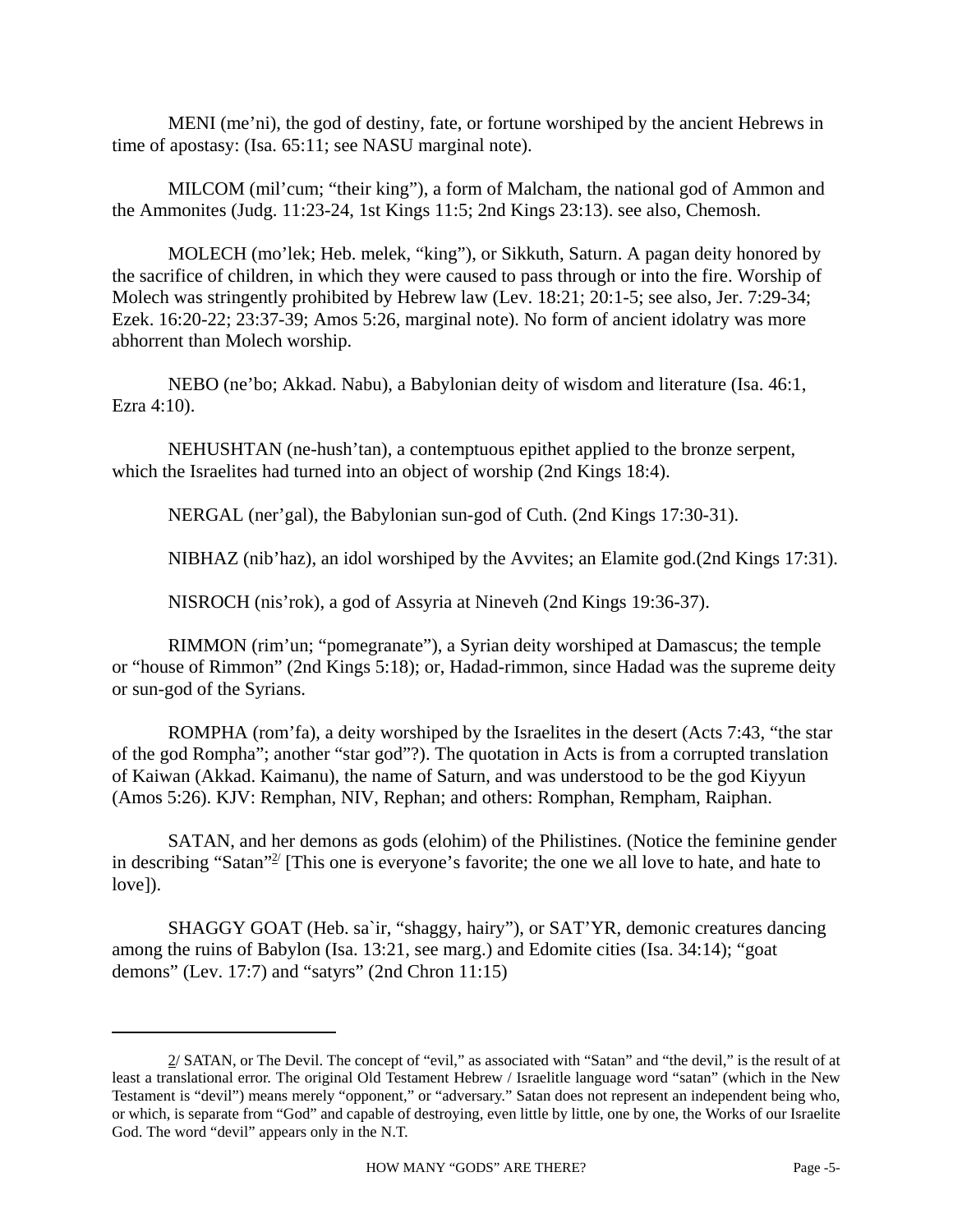SIKKUTH (si'kuth), a star deity (Amos 5:26 NASU), RSV "Sakkuth," but in the KJV and ASV translated "tabernacle" and in the NIV "shrine"; "Succoth.", Sakkut, the Babylonian designation of the planet Saturn.

SUCCOTH-BENOTH (suc'oth-be'noth). a Samarian idol (2nd Kings 17:30); identified with Zarpanitum, the consort of Marduk, the patron god of Babylon (but not of the Sumers, Sumerians).

TAMMUZ (tam-uz). a Babylonian deity. (Ezek. 8:14, see also Jer. 22:18, Amos 8:10).

TARTAK (tar'tak), an Avvite heathen deity in Samaria, mentioned with Nibhaz. (2nd Kings 17:31).

ZEUS In Greek mythology, king of the gods and of men. He is identical with the Roman Jupiter (Acts 14:12-13); include with him all the other Greek, and Roman, 'gods many.'

There was (and most likely yet is) the God of the Valleys (1st Kings 20:28); a God of Fortresses (Dan. 11:38); and The (unnamed) God of the Land, or The Customs of the God of the Land (2nd Kings 17:26). "Nature worship" has become popularized, particularly in America today, with subtle Anti-Christs and Anti-Israelites encouraging one to 'think environmentally,' to 'talk to the trees; listen to the rocks.'

The many gods of peoples, and of nations in The Bible:

The ancestors of Israel "beyond the River" had their gods (Josh. 24:14ff; note "plural" gods), and Saul's and his son's armor was put into the house of their gods (1st Chron. 10:10). The two golden calves erected by Jeroboam at Dan and Bethel to keep the people from going to Jerusalem to worship are called gods (1st Kings 12:28; 2nd Chron. 13:8ff. Fortunately, after suffering enough Adversity, they also repented and reaped the Blessings for adhering to Yahweh).

The ancient city Ur of the Chaldees was the center for the worship of Sin, the Moon-god.

The gods of Laban and his family (Gen. 31:30,32; 35:2,4), who somehow wandered from "the faith" in worshiping Yahweh. (Laban was Rebackah's brother, and uncle and father-in-law to Jacob-Israel).

The gods of the Amorites (Judg. 6:10) are not named, but they probably were the same as the gods of the Canaanites.

The gods of the Canaanites were Nature-gods, and their worship was that of the productive and chiefly reproductive or fertility powers of Nature.

The plagues of Egypt were specially directed against their wretched nature gods, such as bird gods and other animal deities (Num. 33:4; Ex. 12:12).

The champion Goliath cursed David by his gods (1st Sam. 17:43).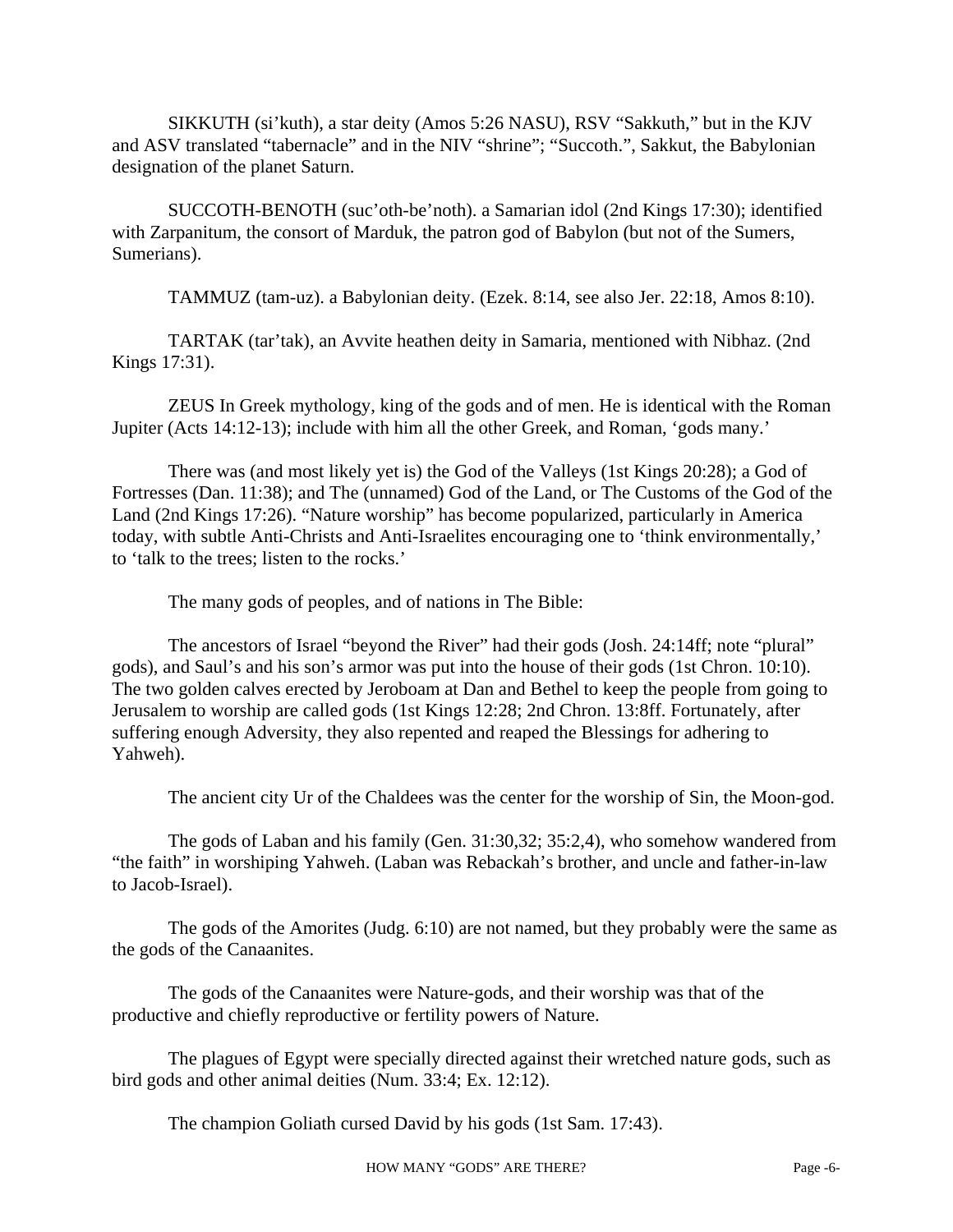The gods of Damascus were worshiped in the house of the god Rimmon (2nd Kings 5:18).

There were many gods in Syria. (2nd Chron. 28:23)

Solomon's many wives worshiped their own gods, and he provided the means for their worship while they lived in his palace. Chief among these were Chemosh of Moab and Molech of Ammon (1st Kings 11:2,4,8).

The mixed-blood, multi-raced, multi-cultural peoples transplanted or induced into the land, after the Captivities of Israel and Judah, had their various gods and mingled their service with that of Yahweh, after being taught by a (probably an adulterated "Judeo-Christian"-styled) priest of Yahweh. The names of some of these gods were Succoth-benoth, Nergal, Ashima, Nibhaz, Tartak, Adrammelech (2nd Kings 17:29-31,33).

The gods of Seir were brought to Jerusalem by Amaziah, but the names are not given (2nd Chron. 25:14).

The gods of the nations conquered by Sennacherib and his fathers, namely, Hamoth, Arpad, Sepharvaim, Hena, Ivvah (2nd Kings 18:33-35, 19:13). Also those conquered by Sennacherib's fathers, Gozan, Haran, Rezeph, Eden or Telassar (2nd Kings 19:12; Isa 36:18-20; 2nd Chron. 32:13ff).

Gods of Moab are mentioned in Ruth 1:15; 1st Kings 11:1,7.

Gods of Babylon and the graven images of her gods are referred to in Isa. 21:9; 42:17; Bel and Nebo mentioned in Isa. 46:1; other gods of silver and gold (Ezra 1:7; Dan. 4:8-9,18; 5:4,11,14,23).

Nineveh's gods are merely referred to in Nah. 1:14, but Nineveh, at Jonah's exhortation, repented, and was spared destruction. (Jonah Chp. 3).

The coastlands or borders and peninsulas of the Aegean Sea had numerous idol gods, shrines and devotees. Isaiah challenged them to prove that they are gods (Isa. 41:22ff).

The Philistines — the ones most Bible readers love to hate almost more than the Canaanites or the "Jews" — venerated Satan and their demons as gods (elohim). To the Philistines, Yahweh was simply another god (el); hence they gave Yahweh the same title: god (el, elohim), that they had originally given to Satan and her demons (which we today follow so mindlessly).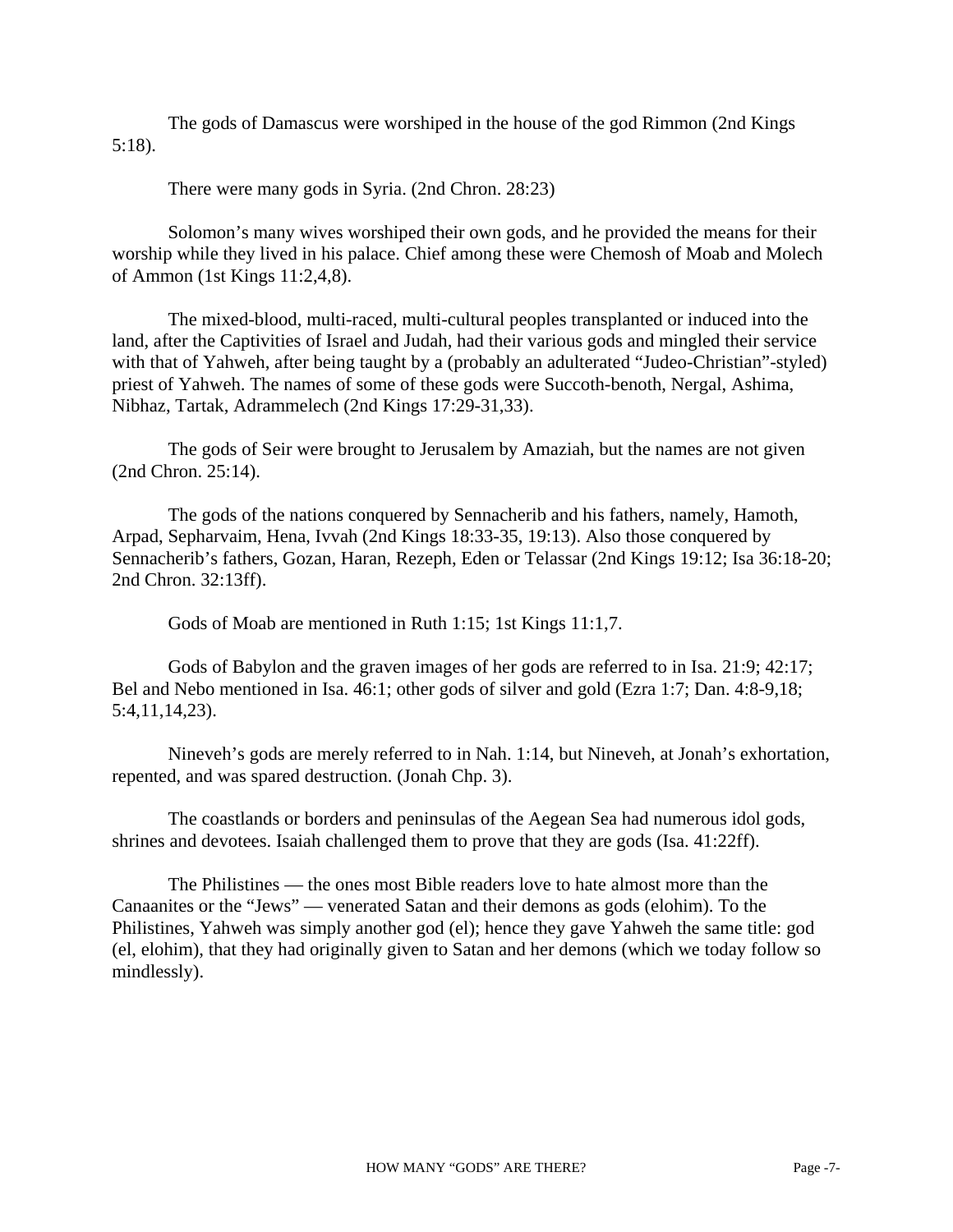The Arameans worshiped the same gods (elohim) as did the Philistines, considering Yahweh as simply another god (el), and gave Him the same titles, El, Elohim, that the Philistines originally gave to Satan and her demons. (1st Sam. 5:7, 1st Kings  $20:23$ ).<sup>3/</sup>

As far as the Israelites themselves are concerned, these pagan gods were not to be mentioned by them. (Ex. 23:13; Josh. 23:7). They are not to be worshiped, but destroyed. (Ex. 23:24). Israelites are to make no covenant with the people or their gods, because those would be a snare to them. (Ex. 23:32; Deut. 6:14; 7:4,25). A curse will follow any defection from Yahweh to them. (Deut. 11:28; 28:14ff; 12:3,30; 13:7; 20:18; 29:17). These gods are an abomination to Yahweh. (Deut. 12:31; 20:18; 29:17; 32:37; Ezek. 7:20; 1st Kings 11:5; 2nd Kings 23:13). They are to be considered as foreign gods to Israel. (1st Sam. 7:3ff; Josh. 24:20,23; Judg. 10:16; 2nd Chron. 14:3; 33:15).

All this did not help the Israelites of today, when their spiritual leaders, upon whom those same Israelites rely for spiritual education and maintenance, failed to properly and completely instruct their Church members in The Way. And this is complained of many times in Scripture, some of which is as follows:

"To this day they [the Israelites] do according to the earlier customs: they do not fear [give reverence to, obey] Yahweh, nor do they follow their [more correctly, Yahweh's] statutes or their ordinances or the law, or the commandments which Yahweh [Yahweh] commanded the sons of Jacob, whom He named Israel; with whom Yahweh made a covenant and commanded them, saying,

"You shall not fear other gods, nor bow down yourselves to them nor serve them nor sacrifice to them. But Yahweh, who brought you up from the land of Egypt with great power and with an outstretched arm, Him you shall fear, and to Him you shall bow yourselves down, and to Him you shall sacrifice.

"The statutes and the ordinances and the law and the commandment which He wrote for you, you shall observe to do forever; and you shall not fear other gods. The covenant that I have made with you, you shall not forget, nor shall you fear other gods.

"But Yahweh your God you shall fear; and He will deliver you from the hand of all your enemies.

"However, they did not listen, but they did according to their earlier custom. So while these [Israelite] nations feared Yahweh, they also served their idols; their children likewise and their grandchildren, as their fathers did, so they do to this day. (2nd Kings 17:34-41 NASU, "the LORD" replaced with "Yahweh"). Is it true, that there is nothing new under the sun? Or did they follow their ancestors? $4/4$ 

Confusing the matter are Bible quotes which provide existence of other gods by declaring the superiority of Yahweh over all the other gods, saying Yahweh was "greater than all gods," implying others (Ex. 15:11; 18:11); "God of gods, and Lord of lords" (Deut. 10:14,17); "The

<sup>3/</sup> PHILISTINES, ARMANEANS. See: *The Book of Yahweh: The Holy Scriptures* (1996, 9th Ed.), at 1st Sam. 5:7, p. 226, n.1, 1st Kings 20:23, p. 296, n.1., quoting *Interpreter's Dictionary of the Bible*, Volume I., Page 817.

<sup>4/</sup> IDOLS. Consider the "family idols" of Laban, as Rachel, Jacob's second wife, took them with her as the Jacob family removed from Laban's household. (Gen. 31:19, 30). What "idols," what "gods"? Contemplate the reasons Rachel did not reveal them (31:34).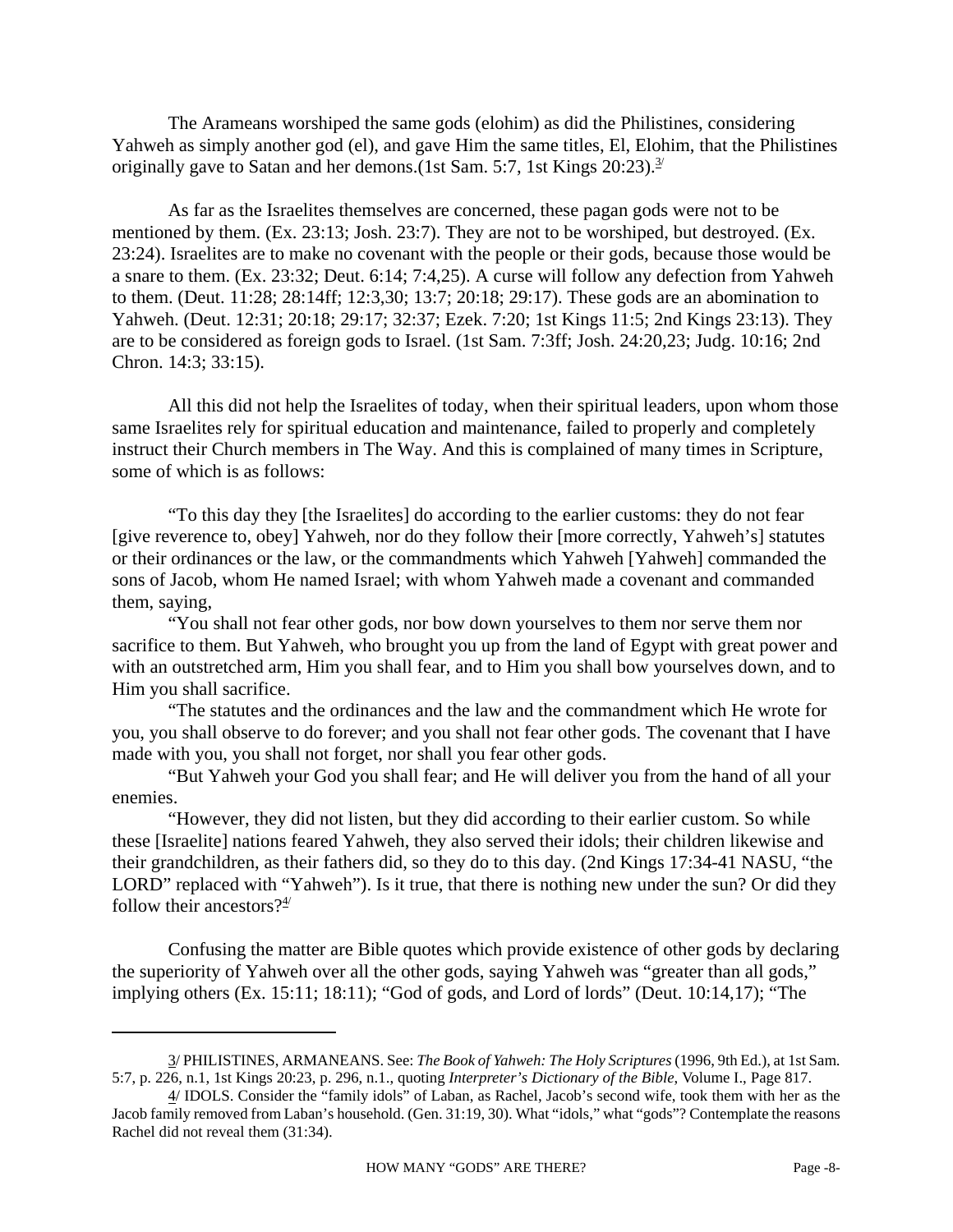Mighty One" (Josh. 22:22); "to be feared above all gods" (1st Chron. 16:25; 2nd Chron. 2:5; Ps 96:4ff); "King above all gods" (Ps. 95:3; 97:7,9; 86:8; 135:5; 136:2; 138:1; Jer. 10:11; Zeph. 2:11; Dan. 2:18,47). But happily, the prophet Jeremiah advances (himself and hopefully the Israelites) so far toward a pure and well-defined monotheism that he speaks of all other gods as "not gods." They have no existence to Yahweh. (Jer. 2:11; 5:7; 16:20). A similar position is taken in Isa Chpp. 41; 43, etc.

And that is only a rather incomplete list of the many pagan gods found in some of the Bible Dictionaries, Encyclopedias, and Commentaries, etc., whose editors found the names of these gods in the Bible, for us all to see and of whom to be aware. And yet it does not account for all the gods which archeology and anthropology has discovered in that same geographical area, nor anywhere else in the world not contemplated by the ultimately narrow scope of Scripture.

In those ancient times, there was a multitude of complex intermingling of non-Israelite, "pagan" gods and goddesses, of vegetation god cults and the goddess cults, and other "nature"styled deities; there was, and yet is, the Great Mother cult, particularly female fertility gods, mother goddesses, and reproductive goddesses, represented usually as a cow goddess, with their respective national-god names, attaching or detaching over the hundreds of years among the non-Israelite peoples of the (pre-)First (Old) Testament times. Many of the pagan gods were adopted by each varying people, and then adapted in various ways, according to their particular social or individual needs, often retaining the original name of the god or goddess, as it was known among those whom they obtained that god, to the confusion of modern-day researchers. Some but not all of the lengthy list of ancient gods and goddesses not mentioned in Scripture, but known to classical literature students, ancient historians and anthropologists and archeologists of ancient peoples, would be:

Of Babylon and Assyria: their supposedly "gods of healing" were Allatu or Ereshkigal, Ea, Gibil or Giru, Gula or Bau or Ninkarrak, Ishtar; Nubu or Nebo, Ninib or Ninurta, Nusku, Sarpânîtum, Shamash, Sin; others were Marduk, god of the city of Babylonia, with his consort Zarpanit; El, mentioned above, sometimes described as a remote, shadowy supreme being, the Father of Years; Yam, god of seas and rivers, with Athtar, god of springs and wells, and viceroy (second place) to El, the supreme god; Babylonian triad of Anu, god of heaven, highest god of Mesopotamia, father and king of the gods, "sky, shining, bright"; Enlil, storm god, king of the gods, lord of the winds; deity of Sumaria, Ninlil, earth divinity and father of the gods, aka Aruru, Nintu, Ninma, Nigal and Ninhursag (also identifiable with Ki and Ninmah, earth-mother of the land; Enki, or Ea, the water god, lord of the watery deep, lord of the earth and of the underworld, god of wisdom; Ishtar, Nabu, Nergal, Marduk and Ninib; Dumuzi-Tammuz, the Young god, 48; Tor-El; Mot, god of sterility and drought.

Of Egypt: Horus, son of Osiris, Horus the Elder, Harakhte, 'lord of heaven,' the falcongod, source of life; Atum; Nun; Phat, Phat-Nun, "the Great One," a self created god of Memphis and father-god of Atum, Phat-Nuunet, his mother-goddess; Amon-Re king of gods; Min, local Egyptian god of Koptos (or, Qift), sky and fertility deity, related to Amon; Osiris; Isis; Shu; Seth, the Sky and weather, rain and storm god; Thoth at Hermopolis; Atum-Re at Heliopolis, the supreme god; the Egyptian cosmology (creation and existence of the universe) of the "Great Ennead" of Shu, the air-god and father-god of goddess Nut; Geb, god of earth; Tefnut, god of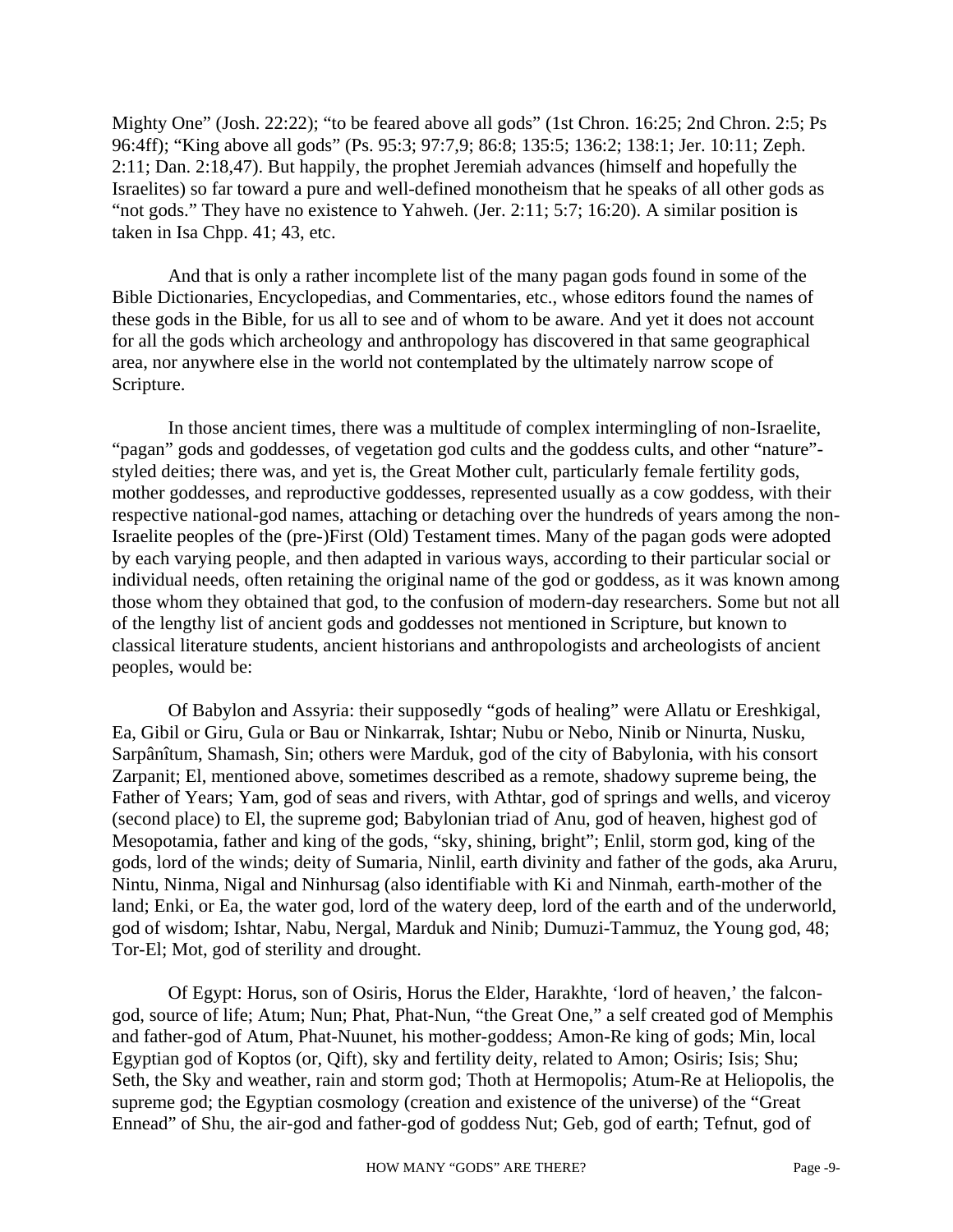moisture; Nut, god of the sky, counterpart to Nun, the abyss; daughter of Shu and Tefnut, wife of Geb the earth-god and of the underworld and heavens, clouds; cow; identified also as mother of Isis, and Osiris; mother of the gods, as "goddesses of many names," similar to Magna Mater of western Asia, Greece, Rome; Osiris, Isis, goddess of many names, queen of all gods and goddesses; a throne woman of kingship; daughter of god Geb and goddess Nut, gods of earth and heavens, wife/brother of Osiris; Seth, Nephthys; Re, sun god at Heliopolis, later Amon at Thebes; Hathor, Egypt, daughter of goddess Nut and god Re and mother of both Re and Horus, as the sky- and cow-goddess, mistress of the stars, lady of the West and underworlds, love, music and sacred dance; Neith, cow goddess; virgin mother of the sun-god, sky goddess, mother of Re, identified with Isis as wife of Osiris, later as Hathor the Great Goddess, the mother of all gods; aka Neit-Hotep and Meryt-Neit; goddess of hunting; watery chaos, as with Nut; akin to Nut, and similar to the Greek's Diana; Rhea, consort of Kronos, god of, and counterpart of Anatiolian (later known as Asia Minor, near Turkey) goddess Kybele; Anata, mistress of the sky, lady of the gods, daughter of Ptah or Re, et al. Others known as healing or protective gods and goddesses would be 'Anquet, goddess of the South, of the river cataracts (as a triad with Khnûmu and Satet), deity of fertility and childbirth; Apis (pronounced Hap), god of Memphis from early times, "the holy god," the origin of medicine; Bes or B'sa, a purely human god of negro or negroid character, deity of pleasure, mirth. laughter, music dancing, and slaughter, with magic power; Êpet or Uêret, a composite being, deity of parturition, protector of children and from illness, mistress of talismans (amulets, charms); Hat-hôr, goddess of love and women, joy, and music, mother of the world, creator of the heavens and earth, mistress of heaven and the underworld, receiver the dead, protector of mothers; I-m-hotep, god and astrologer of the priests of R', scribe of the gods, author or words of power to protect the dead, the good physician, deity of physicians, protector from sterility; Isis or Êset, goddess as a protective deity, god of the underworld and kingdom of the dead, judge of the dead, fertility, love, protector of women, with powers of a magician, the supreme enchantress, sorceress, great of magic, god of childbirth and of children; Khonsu or Khons, moon god, renowned for miraculous cures, god of earth, sea and sky, the great god who drove away devils; Neith, goddess of weaving; Nekhbet, Nephthys or Nebet-hôt, Ptah, Sekhmet, Serapis or Osorhap, Thoth or Thout or Tahuti, Ubastet or Bastet, Uzoit or Uazit or Buto (Uto)

Of Syria: a triad of gods, Anu, Alalu and Enlil; of Iran, Varuna; Ershkigal, Assyrian queen of the underworld; Indo-European sky gods: Varuna, head of the pantheon of sky, sun, wind and storm gods, similar to Greek Ouranos; Dyaus Pitar, counterpart of Greek's Zeus and Roman Jupiter, fertilizing rain and thunder; and goddess Atargatis, of Hierapolis, sharing a temple with Zeus, Hera and Kore; Aphrodite; Ariemis of the Greeks, representing the three aspects of womanhood, wife and mother, over and mistress, and chase and beautiful virgin; the gods Baal, and goddesses Anat, sister and wife of Baal; Asherah, goddess of the corn cult, originally the wife of the old shadowy supreme deity, El, and as adversary of Baal, she joined with Anat; Kheta, as national goddess. Aleyan-Baal, storm god and weather god, similar to Marduk in Babylonia; Mot, or Lptn, god of mercy and lord of the underworld and death, drought and sterility. Baal, later known as Melkart, and Asherah, chief deities of Tyre.

The Gods of Phœnecia: Ba'al-marp', a local medicine god; Eshmun, chief god and moon deity, of the northern heavens; and Tanit, goddess of protector of childbirth and children, the local great healing mother-god.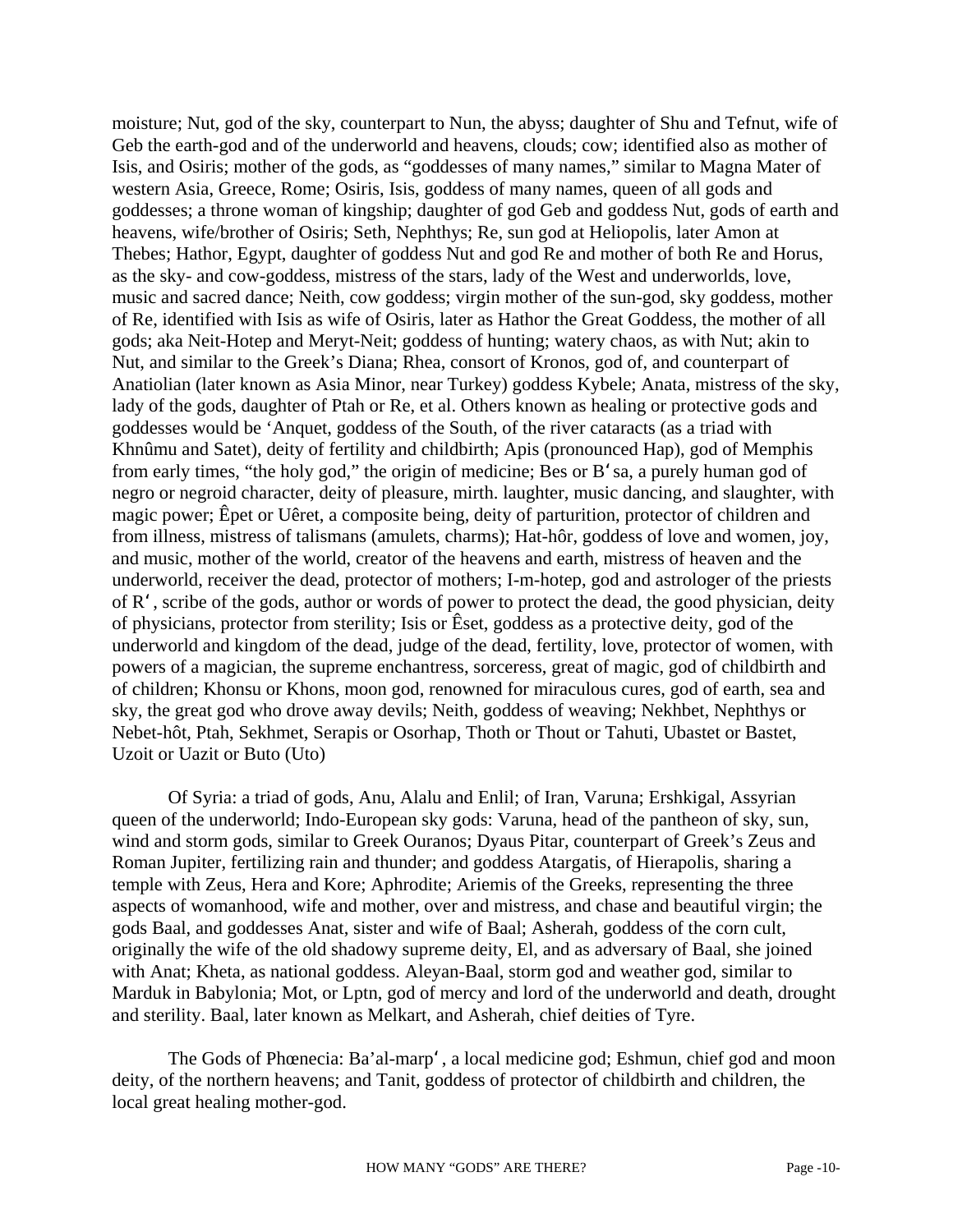The gods of Anatolia (Asia Minor): Teshub, the weather god; Ahura Mazda, the wiselord of the Avesta peoples; Mesopotamia's mother-goddesses: the earth-goddess, aka Ninhursaga, Mah, Ninmah, Inanna-Ishtar, Nintu or Aruru; Nintu-ama-Kalmma, the lady who gives birth; the mother of the land; Dam-gal-nunna, the great spouse of the prince, as wife of Enki, the water god of wisdom; Inanna-Ishtar and Dumuzi-Tammuz (the Young god); Inanna, the Sumarian (not the Samaritan) counterpart of Assyrian Ishtar; Dumuzi of Sumeria as Tummuz of Assyria, incantors of creative powers of spring; Inanna, queen of heaven as wife of Anu; Munbarshegunu, the ancient goddess of Nippur; Nanna, moon god, daughter of Ninlil and Enlil, and other underworld deities; Nammu, mother of Anu and Ki, heaven and earth; Kwoth, East Africa; Dyaus Pitar of the Indo-Europeans, of sky & weather. Ishtar, or Inanna, "is of course the Great Mother, $5/$  worshipped throughout the land, to whom the Enna precinct [where several temples were located] at Uruk was dedicated ." (Modernly, Urk is Warka, yet it was Erech of the Old Testament, along with Babel (Gen. 10:10), and associated with the name of Gilgamesh, one of the earliest dynastic rulers, and hero of their Flood epical, if not mythical or legendary, story). Lloyd, Archaeology of Mesopotamia, Chp. Three, The Threshold of Written History, pp. 57, 49- 51).

Of India: The *I* dityas, Agni; Apah; The A $\tilde{\mathbf{N}}$ ins; Bhaisajyar $\dot{\mathbf{q}}$ ~ or Bhaisajyagurul Bram~; Brhaspati; Daksa; Dhanvavtari; Dh~tr; Indra; The Maruts; Sarasvat§ Savitr; Soma; Sãrya; Tvastr; Varuna; V $\prec$ -or V $\prec$ yu.

Of Iranian gods: Ahur~ni; Airyaman; Aredv§ Sãra An~hita; Ashi; Cisti; Drv~spa; Haoma; Mithra (of Mithraism); Thra<sup> $\epsilon$ </sup>taona or Far $\mathbf{S} \mathbf{R}$ ; thrita; Tishtrya; Verethraghna; and Yima.

Other gods and goddesses of the times and other peoples were often duplications of the gods of yet other peoples described above: there was a Queen of Heaven; Anath-Yahu, comparable to Yo-Elat in the Ugaritic texts; the male weather-god was the principle deity of the Hittites; the Hurrians' goddess Hebat or Hepatu, Hepit, consort of the weather-god Tshub; Sharruma or Sharma, similar to the Hittite gods. Habat was also known as the prototype of MA, chief mother-goddess of Asia Minor (Anatolia); Hannashanna was the grandmother-god in Anatolia; the sun-goddess Wurusemu or Arinitti of the Arinna peoples; Shauskha, sister of the god Tshub, goddess of sexuality and love, Anatolian counterpart to Babylon's Ishtar; Nintud, the Sumerian's mother goddess; Telipinu, son of the weather-god of Syria; the god Hatti, <sup>6</sup> assisted by goddess Inaras; gods Kybele and Attis, son of the virgin-goddess Nana; the goddesses Ia, Agdistis; the goddess Rhea of the island of Crete, worshiped with frantic dancing and wild music, aka Ge or Gaia; Britomartis or Diktynna, the mountain-mother goddess and mistress of the beasts; Demeter, corne-goddess and/or earth goddess, with her daughter, Kore, corn-maiden; Ningal, of Ur; Kelios, the Minoan sun-god.

<sup>5/</sup> THE "GREAT MOTHER" is worshiped to this day, even by those of the probably misguided or misinformed Caucasian (and as often "Israelite" peoples), who are, until now perhaps, unaware of their divine Place and Faith; and especially worshiped amongst the adherents of Wicca, or Witchcraft, The Craft. Men occasionally adhere to Wicca, but mostly women are the prominent participants in modern times, and that once worthy socio-political "equal pay for equal work," soon becoming the "women's movement" of ordinary, normal working class women later became 'feminism,' dominated by many homosexual women who happily and openly practiced this evil.

<sup>6/</sup> HATTI, Chatti, as a people, were the ancient ancestors of some of the Assyrians (later found among the Germans of Old Europe) are mentioned as being "soldiers and little else."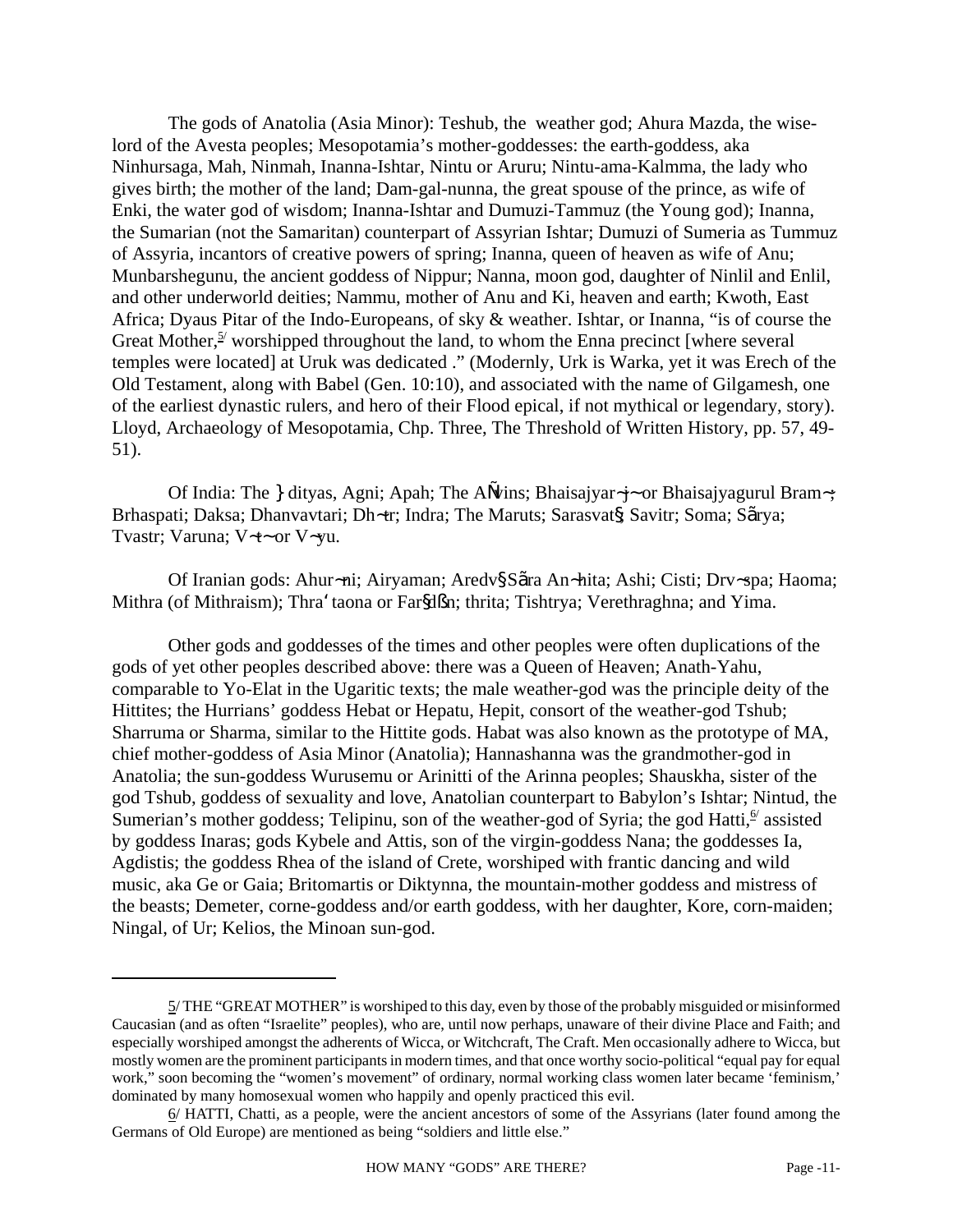Of the Greeks: there were at least gods Zeus, the sky- and weather god, Posideon, and Hades, all sons of Rhea or Ge/Gaia with Kronos; and goddesses Demeter, Hera; and of the Roman: Venus, Mercury, Mars, Jupiter, and Saturn, among the many. Yet this is not mentioning the oracles of Delphi, Apollo, Phythia, the Sibylline oracles, and others including the many religions founded upon these gods, such as Mithraism (a mono-theistic religion so close in many aspects, ways and beliefs to the newly arriving "Christianity" that, except for Constintine's convenient visionary intervention, it almost succeeded in overcoming Christianity in superior place). The gods and goddesses of the Egyptians, Mycenaean, Ionian, Greek and Roman gods are easily discovered in any ancient history book, and amount to many in number for each "civilization" discussed.

And since, as Irishmen, the Danites of true Israel are associated with the "Celts" of Europe, and because pagan "gods and goddesses" are plentifully found in Irish literature (written about such adherents, the origin of whom remains to be discovered), these were the among the Celtic deities, often as a healing-god: Belenus, Borvo or Bormo, Brigit or Brigantia or Brigindo; Damona; Díancecht; Goibniu; Grannos; Lug; Mabon or Maponos; Miach or Midach; Mogounos or Mogon; Sirona; Sul; and other deities named in various inscriptions more directly connected with healing were Abnobda, Addus, Arduinna, Griselicæ Nymphæ, Ilixo, Ivaos or Ivavus, Laha, Lelhumnus, Lenus, Luxovius, Ollototæ, Segeta, Sequana, Sinquatis, and Virotutis).

There were also other religions in the ancient times Middle East (and perhaps yet to this 'modern time'), established by the priests, adherents and followers of the above "gods many," among which, at or near the time of The Gospel events were the 'Mystery Cults,' "the origin of which lies far back beyond the reach of history but seems to have rested in a strong belief in a relation between human life, with its manifold aspirations, and the yearly dying and rising again of nature. The recognition of this real or fancied relation emerged into a cult in Thrace [an ancient nation in S.E. Europe near the river Danube, far north of Greece; a people celebrated by Homer as allies of ancient Troy] during the sixth century B.C., based on the myth of Dionysus [a Greek god, occasionally confused with the 'Dionysus the Elder,' a man, and a governmental tyrant, c.350 B.C.; nor Dionysius, the correspondent of Eusebius] and the Titans [several Greek gods opposed to the Olympian god Zeus and his chosen successor, the god Dionysus, resulting in the conflicts not found with a monotheistic God as Yahweh]. In the frenzied ceremonies of this cult the raw flesh of a bull was eaten by worshippers and they believed themselves united with the deity whom it embodied or represented." (J.W.C. Wand, D.D., Bishop of London, formerly Archbishop of Brisbane, *A History of the Early Church to A.D. 500* (Methuen & Co. Ltd, London, 3rd Ed.,1937, 1957), Chp. XIII., The Rivals of Christianity, §I., p. 136).

There also were followers of at least these four religions competing with early Christianity. The best known were Eleusian Mysteries, deriving their name from Eleusis, twelve miles from Athens, originating in ancient Greece (and based upon the myth of Demeter, Greek goddess of agriculture, and her daughter Persephone, another Greek goddess, queen of the Underworld. Others from Phrygia (an ancient country in W. Central Asia, near the Dardanelles,  $\frac{1}{2}$ 

<sup>7/</sup> DARDANELLES, allegedly, according to legend (which bears some truth it, compared to myth, which is mere fiction) settled by Darda, the son of Judah's twin son Zerah (Gen. 38:30, compared to Solomon's wisdom 1st Kings 4:31), and founder of Troy after the Captivities of true Israel. Some may suggest it was Dan, fifth-born son of Jacob-Israel, merely by the "dan" letter-sequence.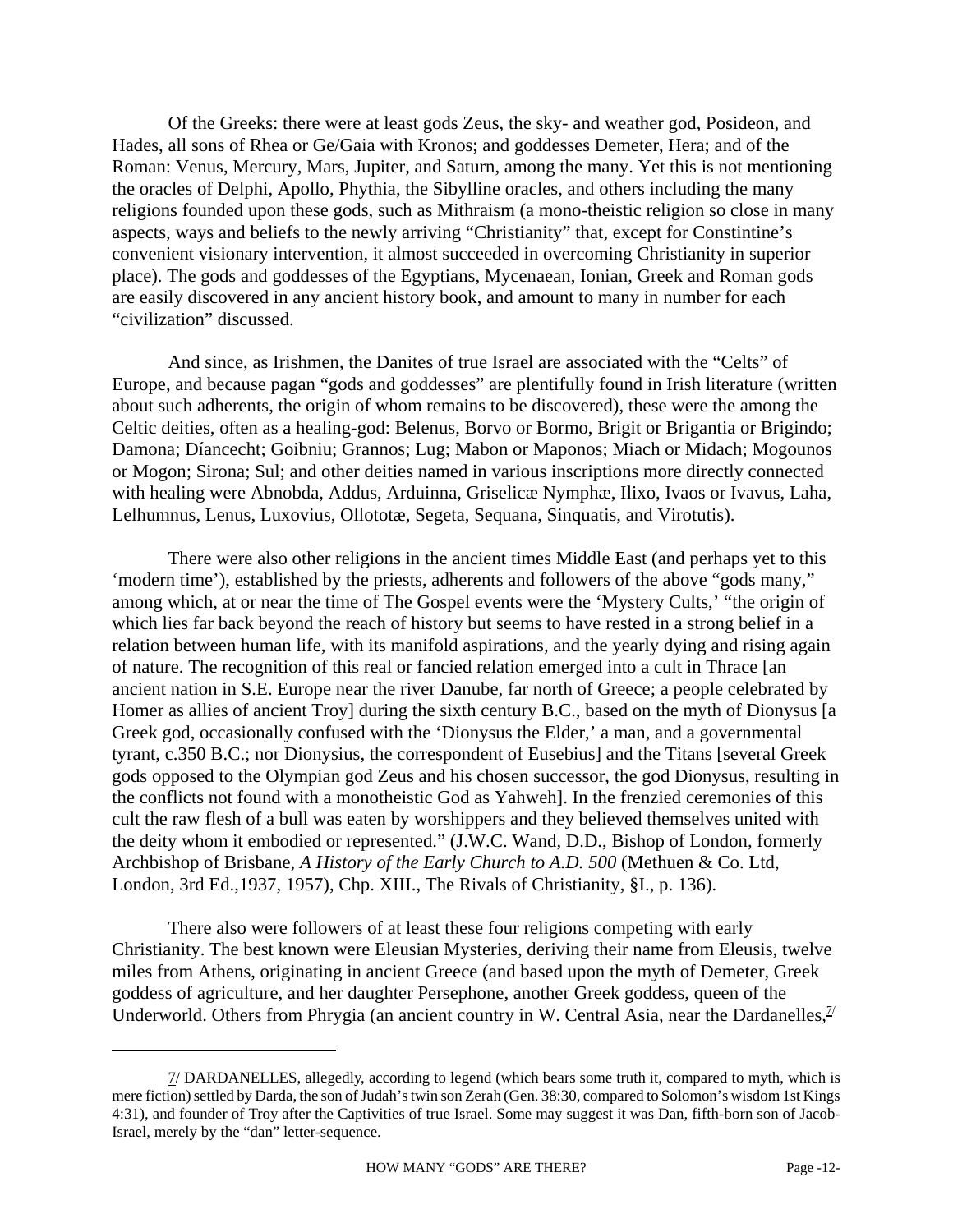in N.W, Turkey) honored the goddess Cybele (or Kybel'), a nature god of people in ancient Asia Minor, with some bull worship. A third cult was the worship of the Egyptian goddess Isis $\frac{8}{5}$ ; in the Golden Ass, by Lucius Apuleuis, Roman satirist, A.D. 200, (the only surviving work of Roman Latin fiction, wherein a young man obsessed with magic ends up made into an beast of burden). Isis was identified herself with most if not all of the principal female deities of the time.

And the most competitive was called Mithrasim, worshiping Mithras the sun god, identified with Sol Invictus, who conquered the darkness and renewed his strength every morning; it was a monotheistic religion (and probably still practiced, as are any of the "ancient" religions mentioned in the Work Book or elsewhere), derived from what was at that time an old Aryan deity from India and Persia, coming through Asia Minor. Mithraism had been warmly welcomed in the West, as was Christianity, especially by the Romans, who by this time had a racially and nationally mixed soldiery in the Western provinces.

"These cults were strong rivals of the Church on the institutional side. In their easy tolerance [i.e., of inter-racial marriage, co-mingling — dilution or confusion, actually, of ideas on deity, etc.] they were quite unlike Christianity, but they resemble it closely in so far as they were both individualist and universalist. $9/$  The old nationalist [essentially here, a desire for social, if not geographic, separatism from other racial and religious peoples] and aristocratic [originally, those 'born and bred to govern'] sentiment was beginning to break down, and the two units of society were now the individual and humanity as a whole. In these cults all barriers were broken down: women were admitted as well as men, slaves as well as the free-born. In a period of doubt and disorganisation they offered a guarantee of salvation and immortality." (Wand, *History Early Church*, pp. 137, 138. Is this what today's Son-worshiping Churches do now, in our moment of political, and religious, and racial, and societal 'doubt and dis-organization'? 'Let them have Today! We have the Hereafter!', "they" say; but what about the *Here & Now*? The Adversaries of Israel and of Yahwism rejoice when we as Israelites look so far ahead in our spiritual travels that we stumble over the very blocks that bounce us off-course).

The above names of the many gods and goddesses, and an approximation of their "religions," in the areas and peoples surrounding the Hebrews and the later Israelites were derived, in part, from E.O. James, Professor Emeritus of the History of Religion, University of London, Fellow of University College and of King's College, London, *The Ancient Gods: The History and Diffusion of Religion in the ancient Near East and the Eastern Mediterranean* (G.P. Putnam's Sons, New York, 1960), and Walter Addison Jayne, M.D., Emeritus Professor of Gynecology and Abnormal Surgery, University of Colorado, *The Healing Gods of Ancient Civilizations* (University Books, Inc., New Hyde Park, New York, 1962), and Biblesoft's PC

<sup>8/</sup> ISIS, or Êset, goddess as a protective deity, god of the underworld and kingdom of the dead, judge of the dead, fertility, love, protector of women, with powers of a magician, the supreme enchantress, sorceress, great of magic, god of childbirth and of children.

<sup>9/</sup> INDIVIDUAL & UNIVERSAL. "Universalism" being a result, as with the other religion, of co-mingling of deific ideas, induced, if not by surrounding suggestions, then by the Jewish impulse instilled by the alleged former rabbi Saul, posed as Apostle Paul. In the usual imposition of priestly oppressions, which must of necessity attach to organized hierarchal religion, how can some priest say, 'We are all alike, all as one, one for all' and then have a follower say, 'Yes we are, but I am an individual'? Contradictions like that are both a suspended animation of common sense thinking, and, destructive of that supposed "individual," as the goal.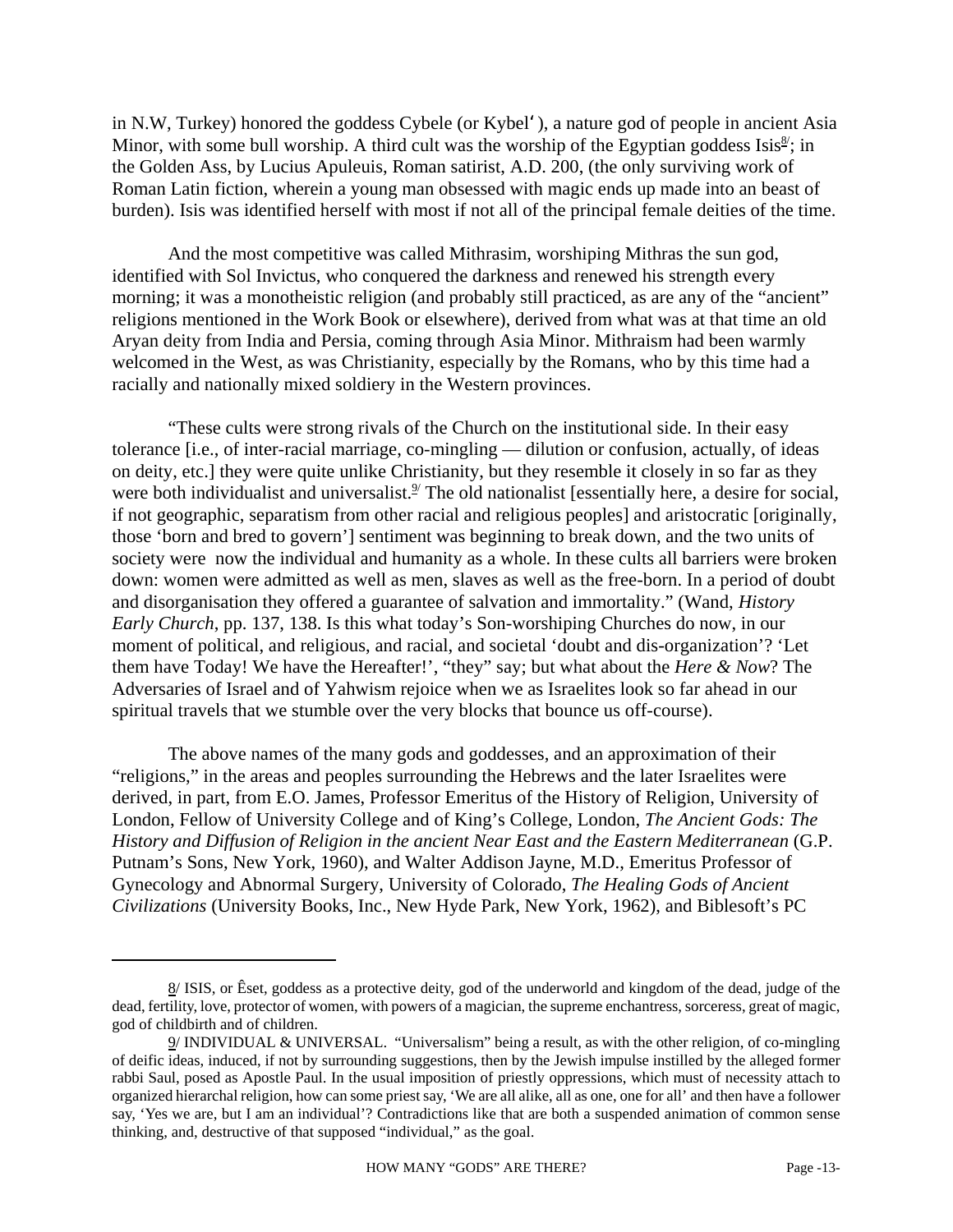Study Bible, with several others which Your Presenter has not mentioned, many with duplications of the other source(s).

All these were forbidden gods, and because of that, these forbidden religions, for the Israelites of the First (Old) Testament as much as they are forbidden for the Israelites of Today; and at least some of these gods the Israelites' fathers at one time or another did not know, ought not to know, or knew and (later) kept out of their sanctuary and out of their lives. (Dan. 11:38), yet the O.T. has many examples of not nearly the many times when later generations of Israelites were often mesmerized by the activities of other, non-Israelite, non-Yahweh worshiping peoples — especially those people with such tantalizing licentious sexual practices (as seen today at nearly every moment on that one-eyed Satan we call TeleVision), and it had drawn those Israelites, ancient and modern, away from their One True Living God, Yahweh, by the proponents of those pagan gods-many. (Those gods did not do it, their worshipers did it). These others, whether as knowing tempters or innocent practitioners, do this to the Israelites — the White, Caucasian people of today — to this very today. An alert mind, eye, and ear, would have seen this problem. "Listen to all, plucking a feather from every passing goose, but, follow no one [silly goose] absolutely." Chinese proverb. (Bill Adler, editor, *The Quotable Birder* (The Lyon Press, New York, 2001), Chp. 5, ProvBirds, p. 133.

But what about the "Jewish god" of Judaism?

The difficulty with many people in discerning the true "value" of Judaism and its god, usually referred to as Adonai, is because Judaism, by means of its"holy book" the Talmud, highly lauded and essentially obeyed among Jewry, purports to have "spiritual" or "Godly" principles, and of course, it does, as all "religions" do; but then, name that "God," display those "Principles," exemplify those "Prayers," and demonstrate those "Results." And the Jews would have us equally in believe, and pray to, their "God and Principles," alleging they match that of what Christianity also has as a God and Principles. But if the Reader were to review the "principles" of Judaism, they would find there could be, as one rabbi would list them, thirteen such "principles," any one of which can be co-incidently found in the First (Old) Testament or any other "holy book"; thus the easy confusion, not to Jewry, but for Christians.

Which "God" is the subject of such adoration and "labeling"? The following traits or attributes set forth by the rabbi could apply to most any "god."

- 1. The existence of a Creator.
- 2. The Unity of God.
- 3. God has no body or form.
- 4. God is eternal.
- 5. Prayer is due to God alone.
- 6. The truth of the words of the Prophets.
- 7. Moses was the greatest of all Prophets.
- 8. The whole of our Law was given to Moses on Sinai.
- 9. The Law will not be changed.
- 10. God knows the acts and thoughts of men.
- 11. Reward and Punishment.
- 12. Coming of the Messiah.